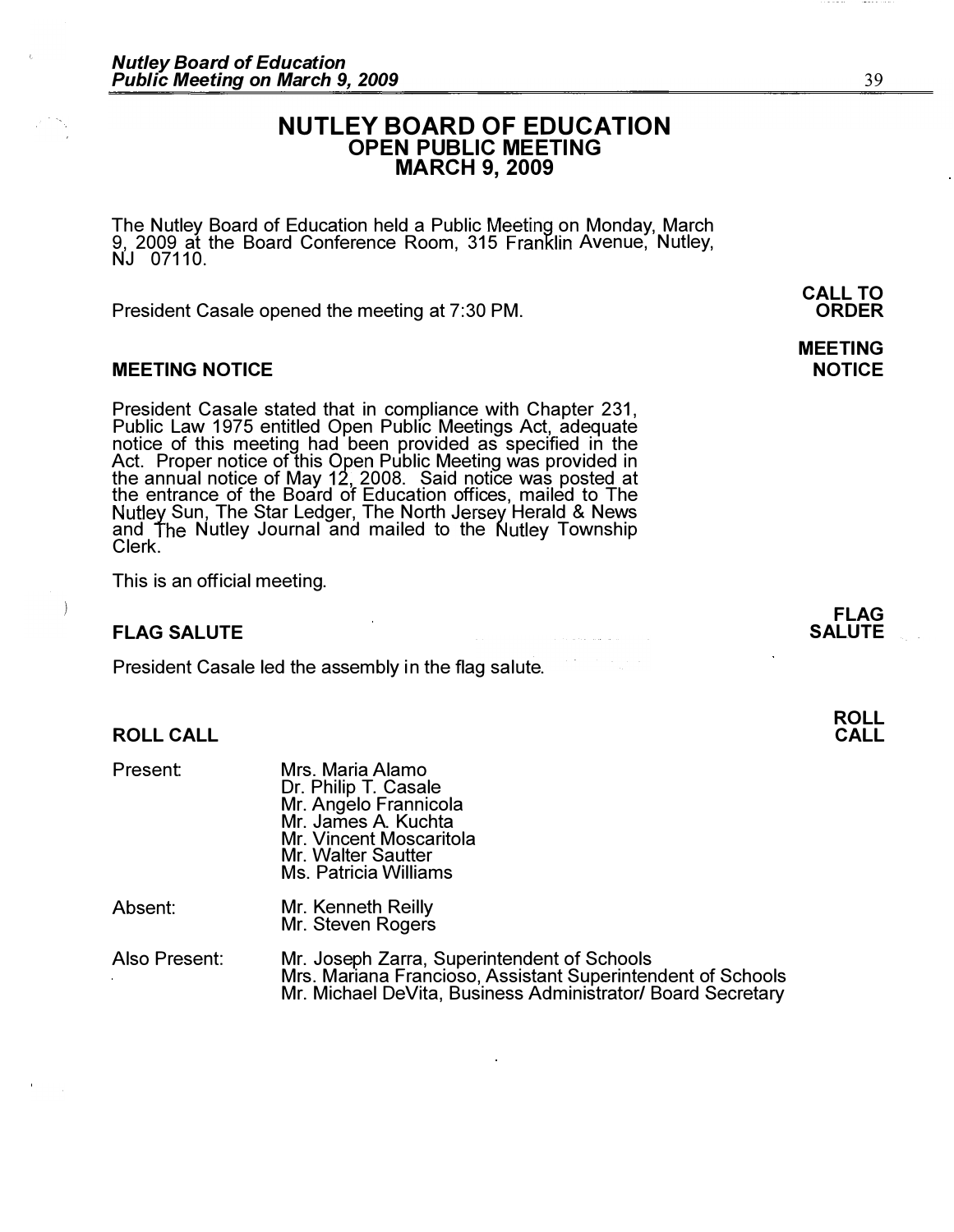### MOTION TO ADJOURN TO EXECUTIVE SESSION

At 7:32 PM Trustee Alamo moved, and Trustee Kuchta seconded, the following resolution:

WHEREAS, the Board of Education will be discussing matters exempt from public discussion pursuant to N.J.S.A. 10:4-12.

NOW, THEREFORE, BE IT RESOLVED that the Board of Education recess to Closed Executive Session at this time to discuss the following:

Superintendent Evaluation

BE IT FURTHER RESOLVED that the results of the discussions will be made public by inclusion on the agenda of a subsequent meeting of the Board of Education or when the reasons for discussing such matters in closed session no longer exist.

The motion was approved by voice vote.

#### RECONVENE MEETING

At 8:10 PM Trustee Alamo moved, Trustee Kuchta seconded, and the Board unanimously approved by voice vote a motion to reconvene the public meeting.

The meeting reconvened in the JHWMS Choir Room located at 325 Franklin Avenue, Nutley, NJ.

### FLAG SALUTE

President Casale led the assembly in the flag salute.

Mrs. Maria Alamo

# ROLL CALL

Present:

|               | Mr. Angelo Frannicola<br>Mr. James A. Kuchta<br>Mr. Vincent Moscaritola<br>Mr. Kenneth Reilly<br>Mr. Steve Rogers<br>Mr. Walter Sautter<br>Ms. Patricia Williams<br>Dr. Philip T. Casale                                                          |
|---------------|---------------------------------------------------------------------------------------------------------------------------------------------------------------------------------------------------------------------------------------------------|
| Also Present: | Mr. Joseph Zarra, Superintendent of Schools<br>Mrs. Mariana Francioso, Assistant Superintendent of Schools<br>Mr. Michael DeVita, Business Administrator/ Board Secretary<br>Mr. Frank Pomaco, Board Attorney<br>Mr. Gary Vinci, Board Accountant |



40

# RECONVENE



FLAG **SALUTE** 

> ROLL CALL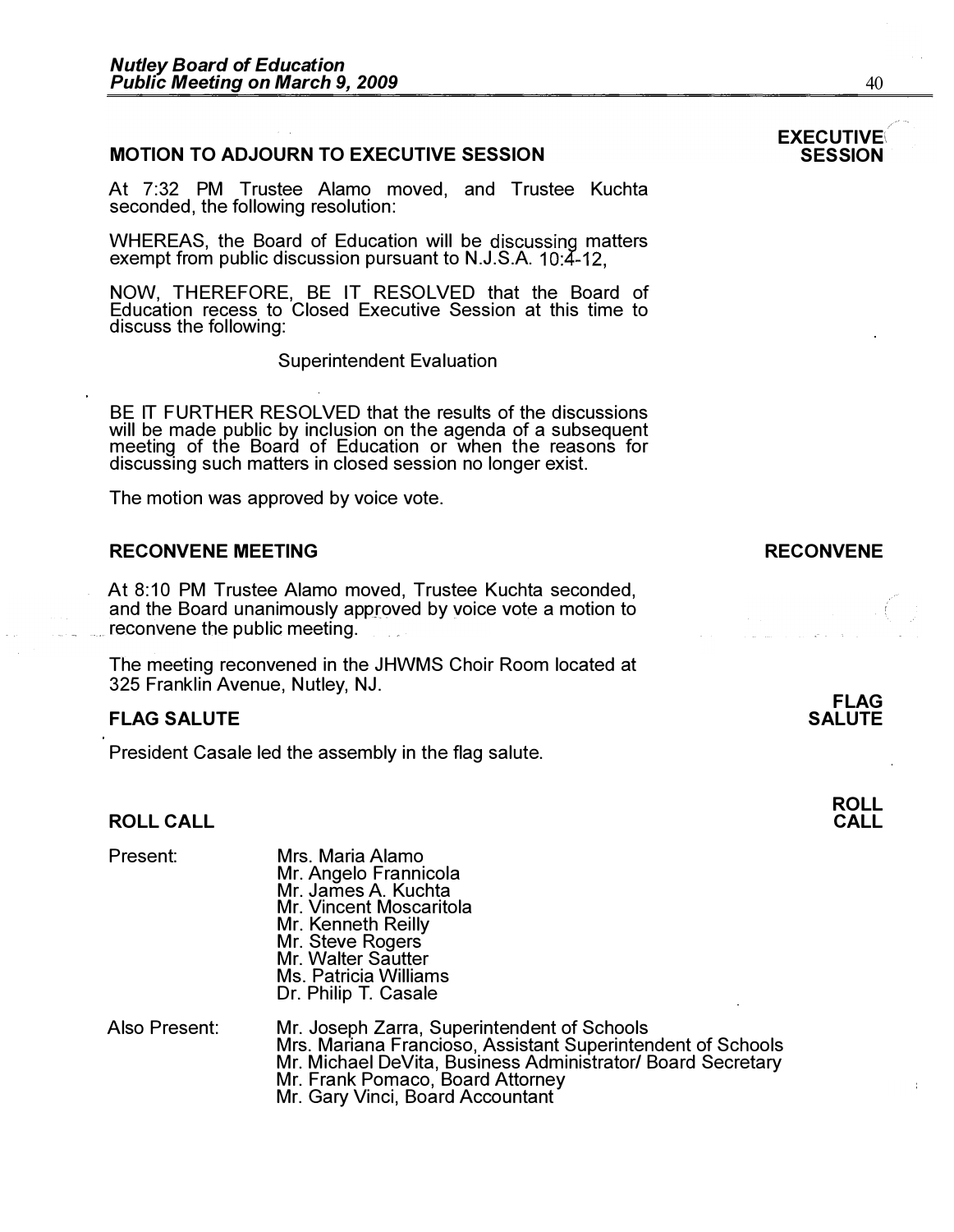#### DISCUSSION OF FINDINGS - NJDOE OFFICE OF FISCAL ACCOUNTABILITY AND COMPLIANCE

Mr. Pomaco explained that the purpose of this meeting was for the district to publicly go over the findings of the New Jersey Department of Education Office of Fiscal Accountability and Compliance Report and Corrective Action Plan.

President Casale made a statement regarding Section 5 of the report, which he said was summarized by false allegations that were anonymously made. He stated that there were no wrongdoings on his part. He has his own legal counsel and is involved in an investigation as to where this allegation originated.

Mr. Pomaco clarified Mr. Zarra's lack of knowledge and participation regarding the settlement agreement with Tri-Tech Engineering.

A discussion ensued among the Board whether a breach of ethics occurred.

The Board decided to hand out the preliminary Corrective Action Plan and the OFAC Report and review all six items with the public. Time was allotted to make the necessary copies.

# RECESS MEETING

,-

 $\binom{1}{2}$ 

At 8:45 PM upon the suggestion of President Casale, Trustee Williams moved, Trustee Frannicola seconded, and the Board unanimously approved by voice vote a motion to recess.

#### RECONVENE MEETING

At 9:00 PM Trustee Reilly moved, Trustee Frannicola seconded, and the Board unanimously approved by voice vote to reconvene the meeting.

The Corrective Action Plan was handed out to the public. The Board's discords board's Administration, Accountant went over all six allegations section-by-section and commented on the course of action that should be taken for each recommendation. Suggestions from Mr. Vinci, Mr. Pomaco and Board Members were noted and implemented in the revised Corrective Action Plan.

Questions, answers and explanations ensued among the Board and it was agreed to start moving forward and focus on academic and ensure that a situation like this never happens again.

The revised Corrective Action Plan is going to be posted on the district website.

#### RECONVENE

RECESS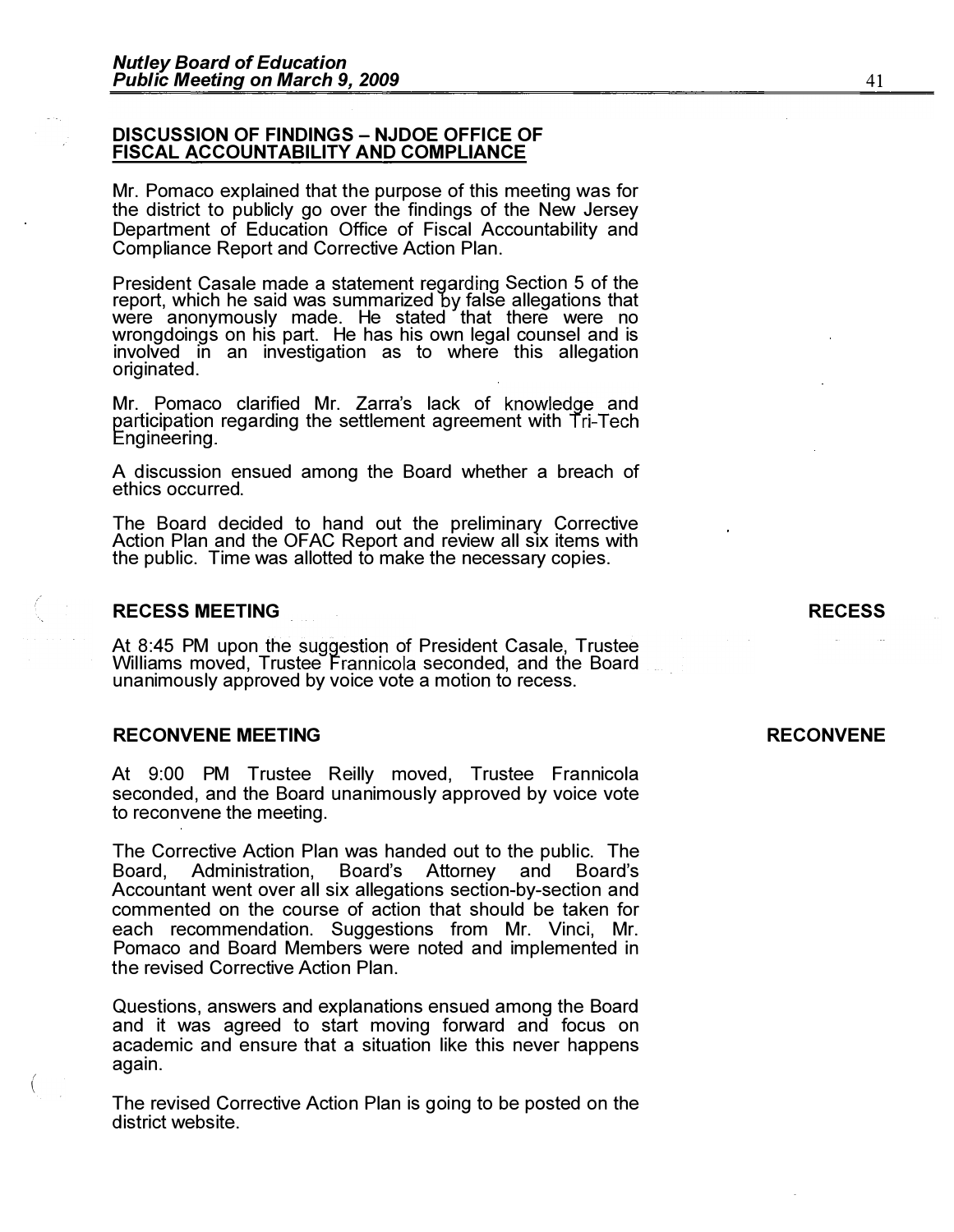# HEARING OF CITIZENS (Resolutions Only)

Several residents spoke about the OFAC Report and expressed their concerns. They wanted to be assured that this would never happen throughout the district again and gave their suggestions.

Mr. Zarra suggested that a safeguard system be implemented with advice from our legal and financial professionals.

# RESOLUTIONS

Trustee Alamo moved, and Trustee Kuchta seconded, a motion that the Board approves Resolutions numbers 1 through 3 as listed below.

The Resolutions numbers 1 through 3 were unanimously approved by roll call vote.

# 1. APPROVAL OF TRAVEL LIST

BE IT RESOLVED that the Board of Education approves the travel list and all expenses per (Appendix A).

# 2. APPROVAL OF FIELD TRIPS

BE IT RESOLVED that the Board of Education approves the field trip list and all expenses per (Appendix B).

# 3. RESIGNATION - Building & Grounds Employee

BE IT RESOLVED that the Board of Education accepts the resignation of John Marone, buildings & grounds employee, effective March 20, 2009.

# 4. OFFICE OF FISCAL ACCOUNTABILITY AND COMPLIANCE REPORT OF EXAMINATION

Trustee Reilly moved, and Trustee Kuchta seconded, the following resolution. Upon being put to a roll call vote the resolution was approved.

WHEREAS, an investigator from the Office of Fiscal Accountability and Compliance (OFAC) came to the district in July and August of 2008 to research allegations for building program irregularities.

WHEREAS, allegations and findings from the OFAC were received by the district in February 2009.

#### SUPT'S RESOLUTIONS

# APPROVAL B **FIELD TRIPS**

TRAVEL LIST

APPROVAL A

#### **RESIGNATION** B&G EMPLOYEE

**OFAC** REPORT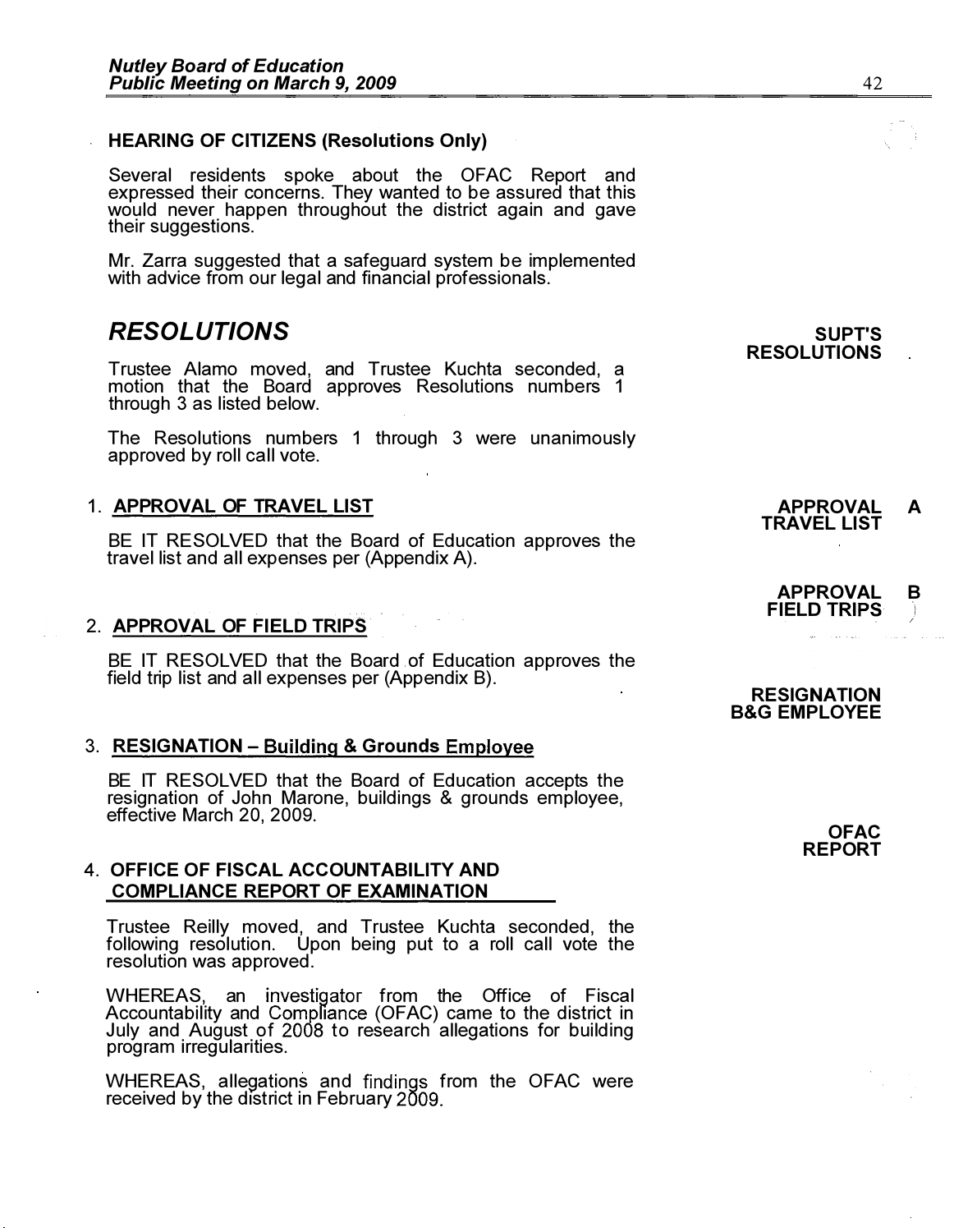WHEREAS, copies of the examination have been made available to the public.

NOW, THEREFORE, BE IT RESOLVED, that the Board of Education accepts the report of examination from the OFAC, Case #1587, which includes the audit recommendations which were read aloud and discussed at the public Board Meeting of March 9, 2009.

BE IT FU RTHER RESO LVED that the Board approves the Corrective Action Plan responding to the recommendations of the examination and that a copy of the Corrective Action Plan be submitted, as required, to the State of New Jersey Department of Education OFAC Investigations Unit.

BE IT YET FU RTHER RESOLVED that the Board wishes to Recommendation No . 2, as listed in the examination, by a written request to the Director of the OFAC.

Trustee Reilly made a motion, Trustee Rogers seconded, that the resolution be amended to add the sentence "The findings of the OFAC audit or investigation and the Board of Education's Corrective Action Plan shall be posted on the district's website." Upon being put to a roll call vote the motion to amend the resolution was approved .

# OFFICE OF FISCAL ACCOUNTABILITY AND COMPLIANCE REPORT OF EXAMINATION

Trustee Reilly moved, and Trustee Kuchta seconded, the following resolution. Upon being put to a roll call vote the resolution was approved .

WHEREAS, an investigator from the Office of Fiscal Accountability and Compliance (OFAC) came to the district in July and August of 2008 to research allegations for building program irregularities.

WHEREAS, allegations and findings from the OFAC were received by the district in February

WHEREAS, copies of the examination have been made available to the public.

NOW, THEREFORE, BE IT RESOLVED, that the Board of Education accepts the report of examination from the OFAC, Case #1587, which includes the audit recommendations which were read aloud and discussed at the public Board Meeting of March 9, 2009.

BE IT FU RTHER RESOLVED that the Board approves the Corrective Action Plan responding to the recommendations of the examination and that a copy of the Corrective Action Plan be submitted, as required, to the State of New Jersey Department of Education OFAC Investigations Unit.

 $\sim 100$ والمتنفي الصامط فلاح والان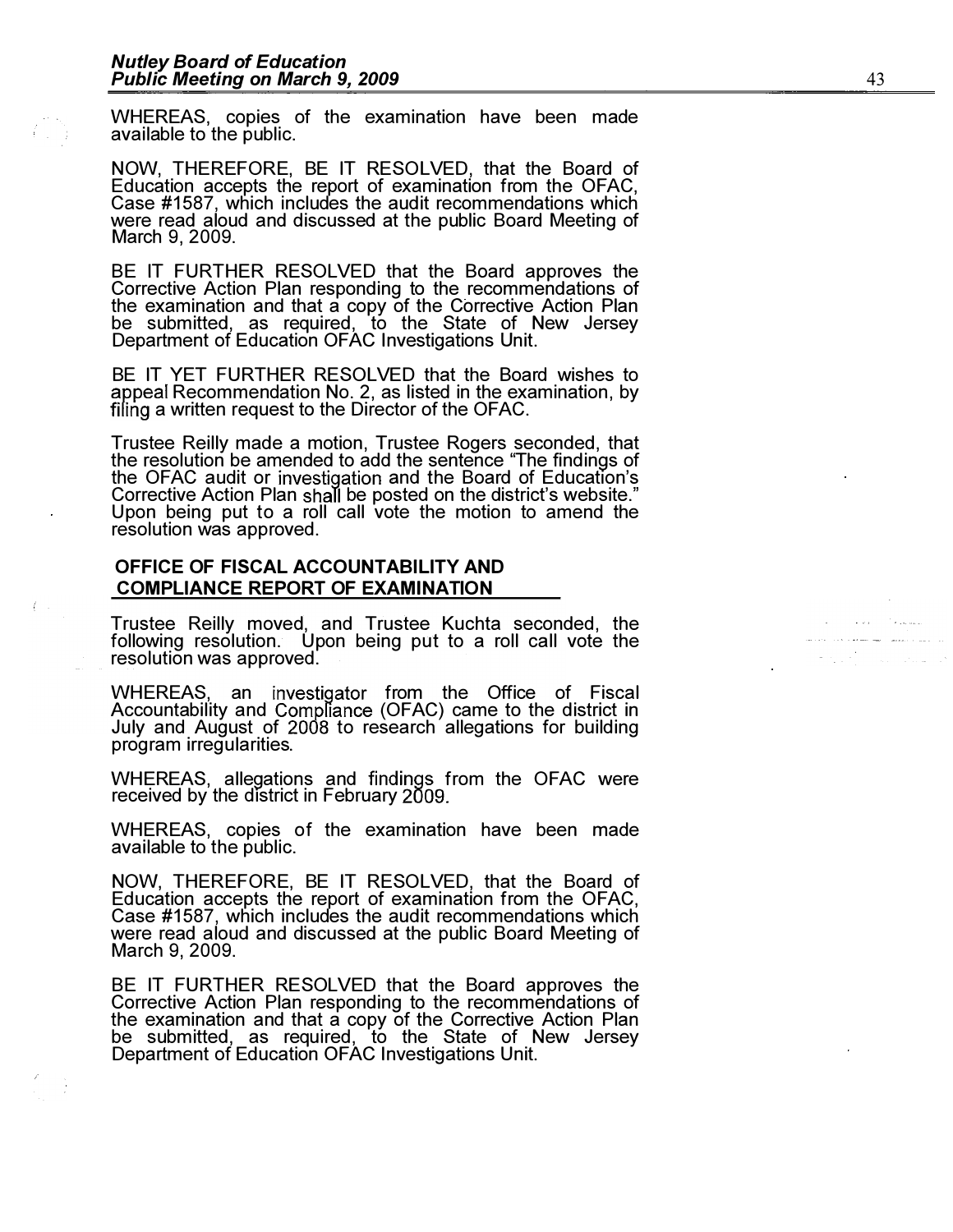BE IT YET FURTHER RESOLVED that the Board wishes to appeal Recommendation No. 2, as listed in the examination, by filing a written request to the Director of the OFAC.

ALSO BE IT FURTHER RESOLVED that the findings of the OFAC audit or investigation and the Board of Education's Corrective Action Plan shall be posted on the district's website.

## HEARING OF CITIZENS

Several parents spoke positively about the Gifted and Talented Program and the accomplishments the students made in the program. They expressed their concerns that the program might be cut due to an extremely tight budget.

Mr. Zarra stated that this program would have the Budget Committee's complete

Mrs. Francioso stated that the district is trying to make a commitment to save all the programs in Nutley.

Trustee Reilly made a motion, and Trustee Kuchta seconded, to maintain the gifted and talented program as it exist. Upon put to a call the motion was unanimously approved by the Board.

Mrs; Francioso stated that because of tenure rights, not all of the same gifted and talented teachers might be in the program next year.

Resident Mike Recchione mentioned that the way in which the motion was presented was a violation of the ethics process and explained his reasons for feeling this way.

Trustee Reilly left at 11:55 PM.

A Resident asked if the gifted and talented program could be extended to the  $7^{\text{th}}$  and  $8^{\text{th}}$  grade and also when the Spring Garden School plans for the gym would be available.

Trustee Reilly returned at 12:00 PM.

Resident Gerard Parisi revisited the corrective action plan and asked if there is an insurance policy for the administrator if certain procedures are not followed on the revised corrective action plan.

Trustee Kuchta left at 12:05 PM.

Trustee Frannicola commended the students on the high school production of The Producers and also mentioned our wrestler's and their accomplishments in Atlantic City.

#### MOTION TO MAINTAIN GIFTED & TALENTED